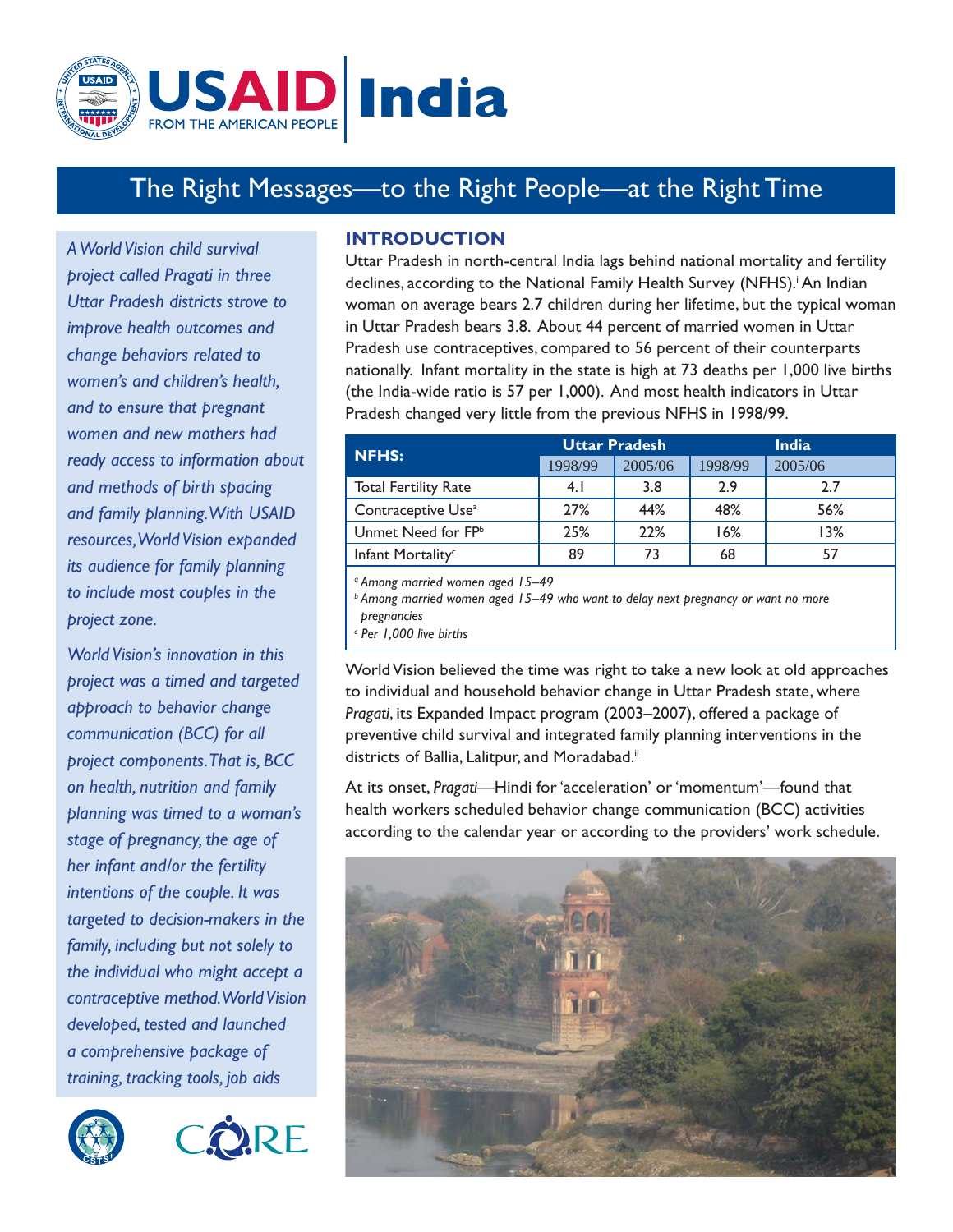*and supervision protocols to ensure consistent content and quality of BCC across time and place. Pivotal to the approach's implementation and ultimate success was the project's ability to tap into India's existing community volunteer structure: most regular home visits/BCC sessions were carried out by anganwadi workers whose*  role and experience is briefly *described in this case study.* 

*Over four years, the contraceptive prevalence rate more than doubled in the project zone. World Vision's research indicated that the timed and targeted approach was culturally appropriate and that it facilitated the adoption of family planning methods. The Indian government and other NGOs are now replicating the approach, and the innovation shows promise for use elsewhere. However, World Vision notes that the strong, existing volunteer structure in India was a factor in the project's success with this operationally demanding approach. Timed and targeted BCC will be more difficult and costly where outreach workers must be identified, trained and supported from scratch.* 



*Anganwadi* workers trained in the project's intervention methods and the use of timed and targeted counseling.

That is, people gained information about health not when *they* needed it, but when the health system scheduled it. Weekly 'Nutrition and Health Education Days' and the 'Child Health and Nutrition Month' of the Integrated Child Development Scheme (ICDS)<sup>ii</sup> were typical of the approach.

The *Pragati* project used a new approach to meet the BCC needs of its participants. Based on the continuum of care model, the approach *timed* and *targeted* health messages to reach the right people at the right time in their lives.

Appropriately timed information meant that messages were neither too early, lest they be forgotten, nor too late for the behavior to be practiced. Appropriately targeted information meant that messages were delivered to those who would practice the behaviors and those who would influence adoption of the behaviors. *Pragati* ensured that the new approach allowed communication in a confidential environment and encouraged open discussion between an individual or family and a skilled, knowledgeable provider.

*Pragati* originally intended to offer information about birth spacing to pregnant women and to married women with children less than two years old. With the addition of USAID resources early in the project life, World Vision expanded its intent: It offered family planning information, services, and referrals to *all* married women of reproductive age, and tailored BCC to meet the needs of women (and men) in three categories: newly married couples, couples with children, and women who were pregnant and/or whose youngest children were less than two years old.

This case study describes how *Pragati* used timed and targeted BCC with women during and after their pregnancies as a way to increase their uptake of modern family planning methods.

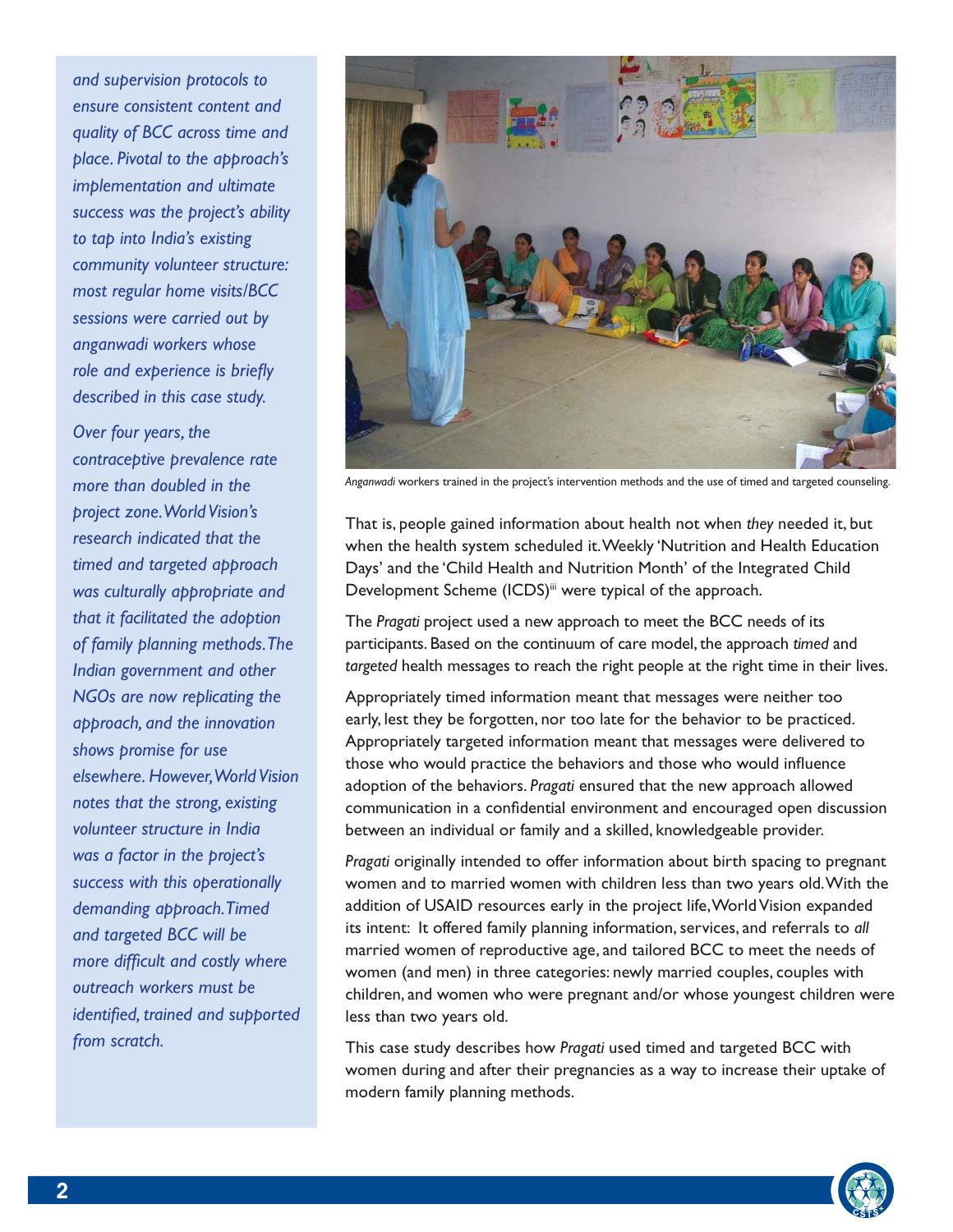## **PROJECT APPROACH**

## *Training Volunteers to Use Timed and Targeted Counseling*

If timed and targeted counseling were to lead to the desired behavior change, key messages had to be organized and delivered at appropriate times during a woman's pregnancy and postpartum period. World Vision noted three prerequisites for success:

- a. A cadre of community volunteers trained to identify women in early pregnancy and track them over time to deliver the counseling,
- b. Registers to track conception and birth cohorts and some outcomes, and simple job aids that detailed the benefits of each behavior and helped dispel myths that may have deterred people from practicing the behaviors, and
- c. A standardized kit of job aids to ensure that messages were consistent across time and place.

*Pragati* trained more than 2,800 community volunteers most were *anganwadi* workers from the ICDS program and some were linked to local NGOs—and auxiliary nursemidwives in the project's intervention methods, especially in the use of timed and targeted counseling and how to use registers to track women's health behaviors and outcomes. World Vision used a cascade approach to training, so that the nearly 3,000 volunteers were trained in three stages over eight months in *Pragati's* first year. Smaller batches of trainings were implemented for new volunteers to replace those who left the project over time.



Typical villiage in Uttar Pradesh.

## *Timing*

BCC on birth spacing and modern methods was particularly crucial for pregnant women. Volunteers learned the counseling schedule they would follow with every pregnant woman they identified, which consisted of seven visits—three during pregnancy, one after childbirth, and three during infancy—to (a) deliver messages related to family planning/birth spacing, nutrition, and immunization, (b) follow up on previously delivered messages, and (c) document services used and changes in behavior.

In the representation of the schedule below, the green highlighted boxes indicate when the volunteers introduced, reminded women about, and revisited the topic of family planning over the counseling schedule.

| <b>BIRTH</b>       |                             |                                                                |                                                             |                                          |                                                                                      |                   |                                          |  |  |
|--------------------|-----------------------------|----------------------------------------------------------------|-------------------------------------------------------------|------------------------------------------|--------------------------------------------------------------------------------------|-------------------|------------------------------------------|--|--|
| TIME               | Early<br>Pregnancy          | Mid<br>Pregnancy                                               | Late<br>Pregnancy                                           | First Two<br>First<br>Month<br>Days      |                                                                                      | Fifth<br>Month    | Eighth<br>Month                          |  |  |
|                    |                             |                                                                |                                                             | <b>Timed and Targeted Messages</b>       |                                                                                      |                   |                                          |  |  |
|                    |                             |                                                                |                                                             |                                          |                                                                                      |                   |                                          |  |  |
| Ż<br>O<br>MESSAGES | Nutrition,<br>parental care | Nutrition.<br>parental care,<br>birth plans,<br>infant feeding | Infant<br>feeding                                           | <b>Infant</b><br>feeding,<br>vacinations | Infant<br>feeding,<br>vacinations                                                    | Infant<br>feeding | <b>Infant</b><br>feeding,<br>vacinations |  |  |
| <b>TARGETED</b>    |                             | Benefits and<br>means of<br>birth spacing<br>and FP            | FP choices,<br>plan for<br>obtaining<br>method if<br>chosen | FP reminder<br>and referal               | FP users: follow-up specific to method.<br>Non-users: review benefits, methods of FP |                   |                                          |  |  |

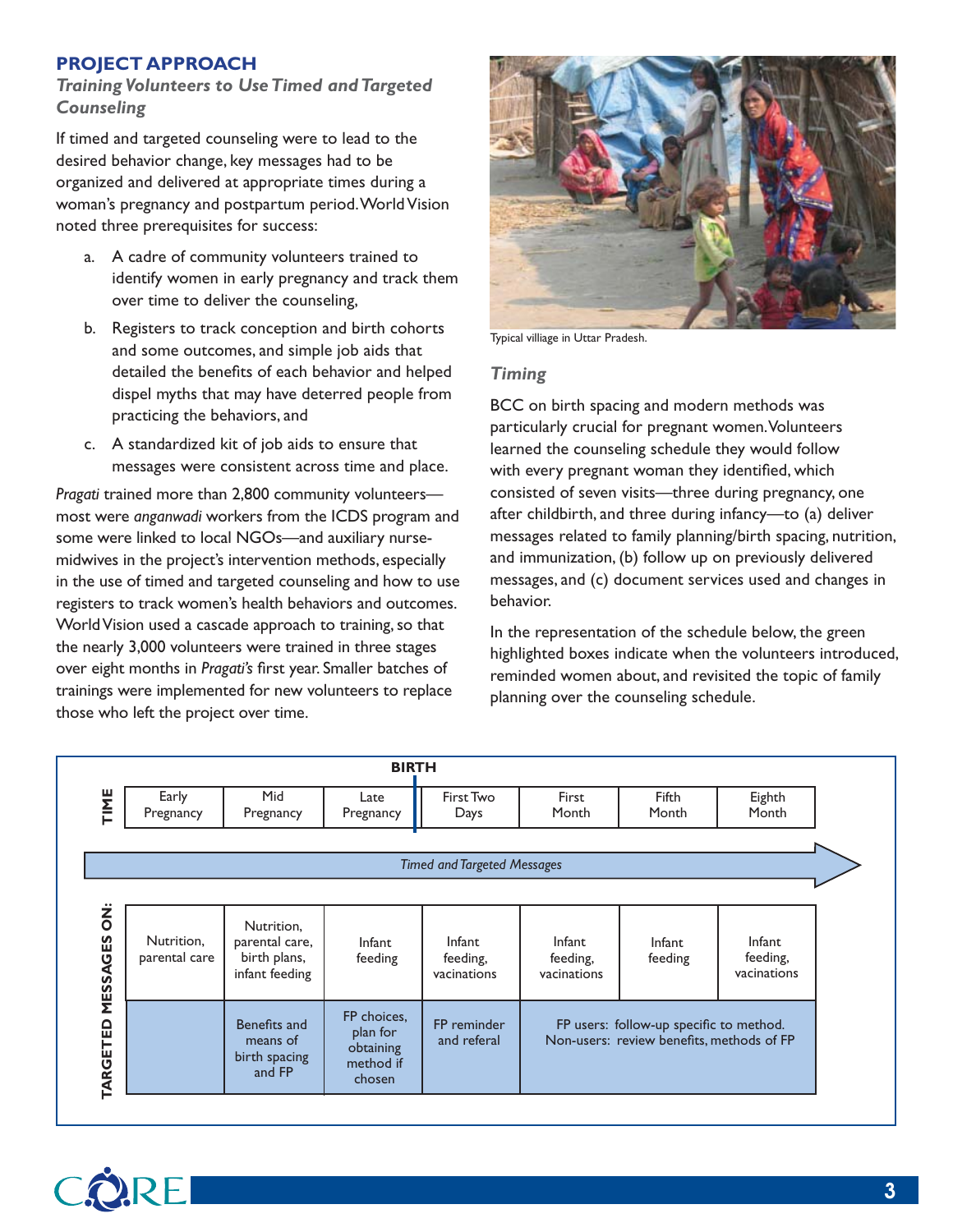|                           | Sample page of Family Planning Register |                 |     |                              |                                            |                                 |                        |                                             |  |        |                                     |                                   |                            |
|---------------------------|-----------------------------------------|-----------------|-----|------------------------------|--------------------------------------------|---------------------------------|------------------------|---------------------------------------------|--|--------|-------------------------------------|-----------------------------------|----------------------------|
| <b>Client Information</b> |                                         |                 |     |                              | Method Provided/Referred                   |                                 |                        |                                             |  |        |                                     |                                   |                            |
| #                         | Client<br>Name                          | Husband<br>Name | Age | $ $ # Living $ $<br>Children | Age of<br>  Youngest <sup>1</sup><br>Child | Planned/Actual<br>Date of Visit | Oral $(\#$<br>Packets) | $\sim  \text{Condom} _{\text{IUD}}$<br>(# ) |  | Female | Male<br>Sterilization Sterilization | Lactation<br>Amenorrhea<br>Method | Standard<br>Days<br>Method |
|                           |                                         |                 |     |                              |                                            |                                 |                        |                                             |  |        |                                     |                                   |                            |
|                           |                                         |                 |     |                              |                                            |                                 |                        |                                             |  |        |                                     |                                   |                            |
|                           |                                         |                 |     |                              |                                            |                                 |                        |                                             |  |        |                                     |                                   |                            |
|                           |                                         |                 |     |                              |                                            |                                 |                        |                                             |  |        |                                     |                                   |                            |
|                           |                                         |                 |     |                              |                                            |                                 |                        |                                             |  |        |                                     |                                   |                            |
|                           |                                         |                 |     |                              |                                            |                                 |                        |                                             |  |        |                                     |                                   |                            |

## *Messages and Registers*

Community volunteers learned to use three color-coded registers to identify and track cohorts of women in the same months of pregnancy and, subsequently, birth cohorts of infants and their mothers for up to three years. They included a pregnancy register, an infant register, and a family planning register.

In the *pregnancy register*, the volunteers recorded details of each woman, her due date, her planned and actual home visit and counseling schedule, and certain aspects of her prenatal care. Family planning counseling was a feature of home visits in mid and late pregnancy, when most women were ready to look toward and beyond childbirth. At the end of the fourth visit—that is, the first post-delivery visit—the woman's information was transferred to the family planning register. (The infant's data were entered in the infant register, where information on its immunizations, feeding, and nutrition were recorded up to eight months of age.)

The *family planning register* listed the names of women transferred from the pregnancy register, both those who adopted a contraceptive method and those who did not. The register also listed the names of women who did not have children less than a year old but who sought information on family planning. (The volunteers provided such women with information, services and referrals as needed.) The register was designed for longitudinal tracking of family planning use and non-use. For users, there were columns to record the method provided or referred for oral contraceptives and condoms, and the amount provided. There was no specific column for nonusers, but a space for remarks recorded the reasons for non-use, if any. Each line in the register accommodated one initial visit and three follow-up visits, all in the same format. A fresh line was begun for women who continued to be provided with contraceptives or followed up, but each retained her original registry number.

The register also followed married women of reproductive age who had not had a recent pregnancy or birth. As noted, *Pragati* offered three types of counseling plans for women and couples in various life stages, with family planning messages tailored to each: newly married couples, couples with children, and women who were pregnant or new mothers.

All three registers were printed with job aids and counseling plans at the bottom of each page for easy reference. Regular supervision of volunteers indicated that nearly all of them used the registers, and that between 83 and 98 percent of them provided adequate, timely counseling via scheduled visits.

## **Dispelling Myths and Building User Confidence**

Volunteers carried a handbook containing an extensive list of common myths and misinformation about family planning and other health behaviors, and corresponding correct information to counter these misperceptions. Among the myths was the notion that the intrauterine device could wander from the uterus and reach the brain or heart, and that oral contraceptives did not dissolve but formed a growing mass in a user's body.

The *Pragati* project also made sure, via initial and refresher training, that volunteers were able to demonstrate contraceptive use and talk acceptors through the process as often as necessary, until they felt comfortable in their knowledge and ability to use a method properly. This proved especially important for condom and oral contraceptive users. By the same token, volunteers were able to discuss side effects—actual and rumored—in a clear, matter-of-fact way tha also built users' confidence.

Of course, World Vision went beyond reaching women of reproductive age with carefully timed information, and targeted men and other influential family members too. Volunteers learned to include husbands and mothers-in-

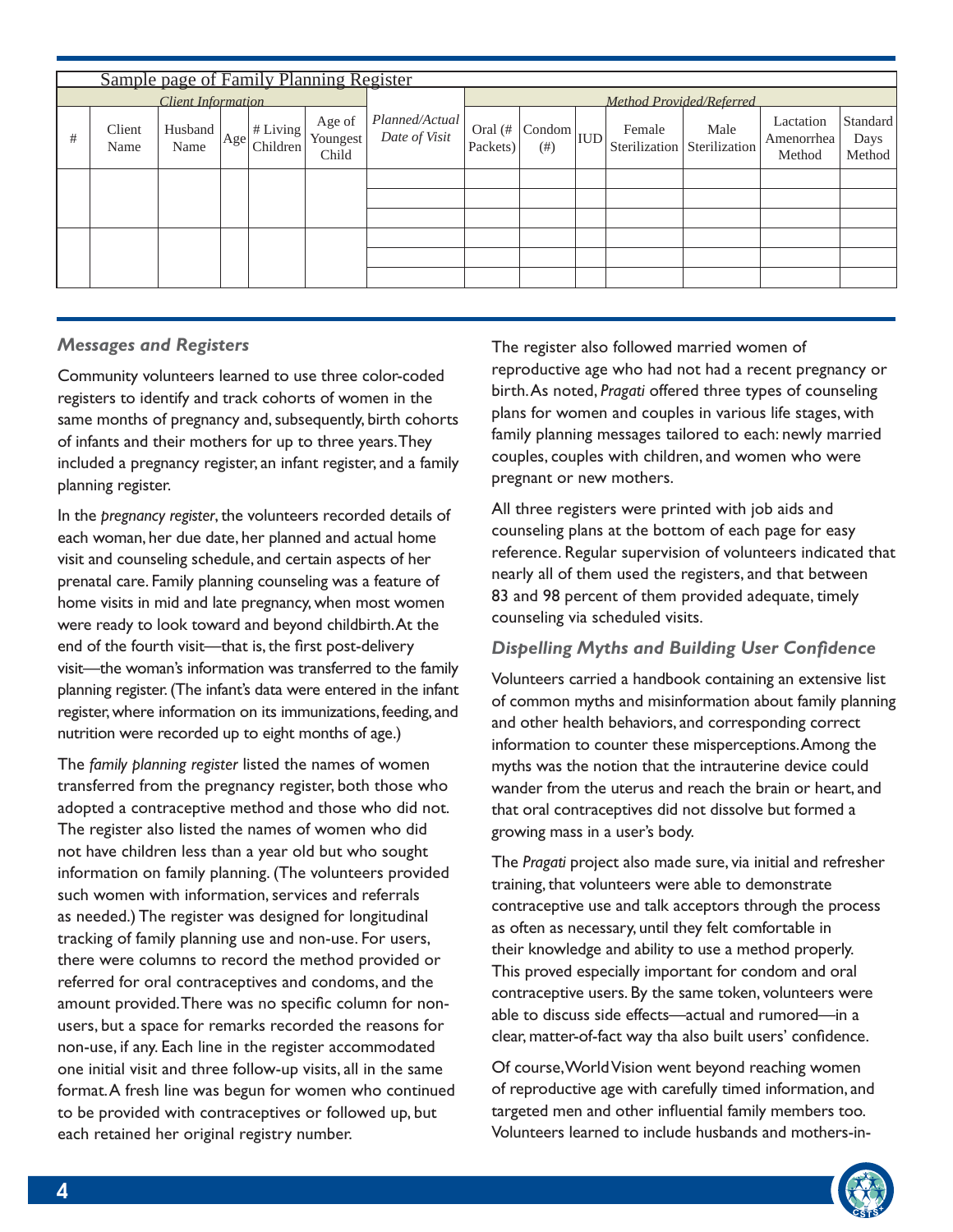



A supervisor checks the register of a community health worker

law during their house-to-house counseling sessions. Men were invited to men's meetings held by project supervisors, and family planning was even the topic of street theater in the three districts.

#### *Supervising the Volunteers*

World Vision developed a standardized supervision checklist, used by field supervisors to track the work of the community volunteers. The checklists required supervisors to pay close attention to the quality of counseling done by volunteers. Regular supervision meant that any problems in a volunteer's knowledge, skills, or attitude would be readily recognized and corrected. *Pragati* achieved solid supervision coverage: In the vast project area—more than 2,800 volunteers serving over 5,000 villages—between 85 and 93 percent of community volunteers were supervised every month.

## **KEY FINDINGS**

The Pragati project undertook a baseline survey in 2003 and a final evaluation in 2007 to measure the effect of its work. Each study used a two-stage, 30-cluster sampling method and a sample size of 300 mothers in each of



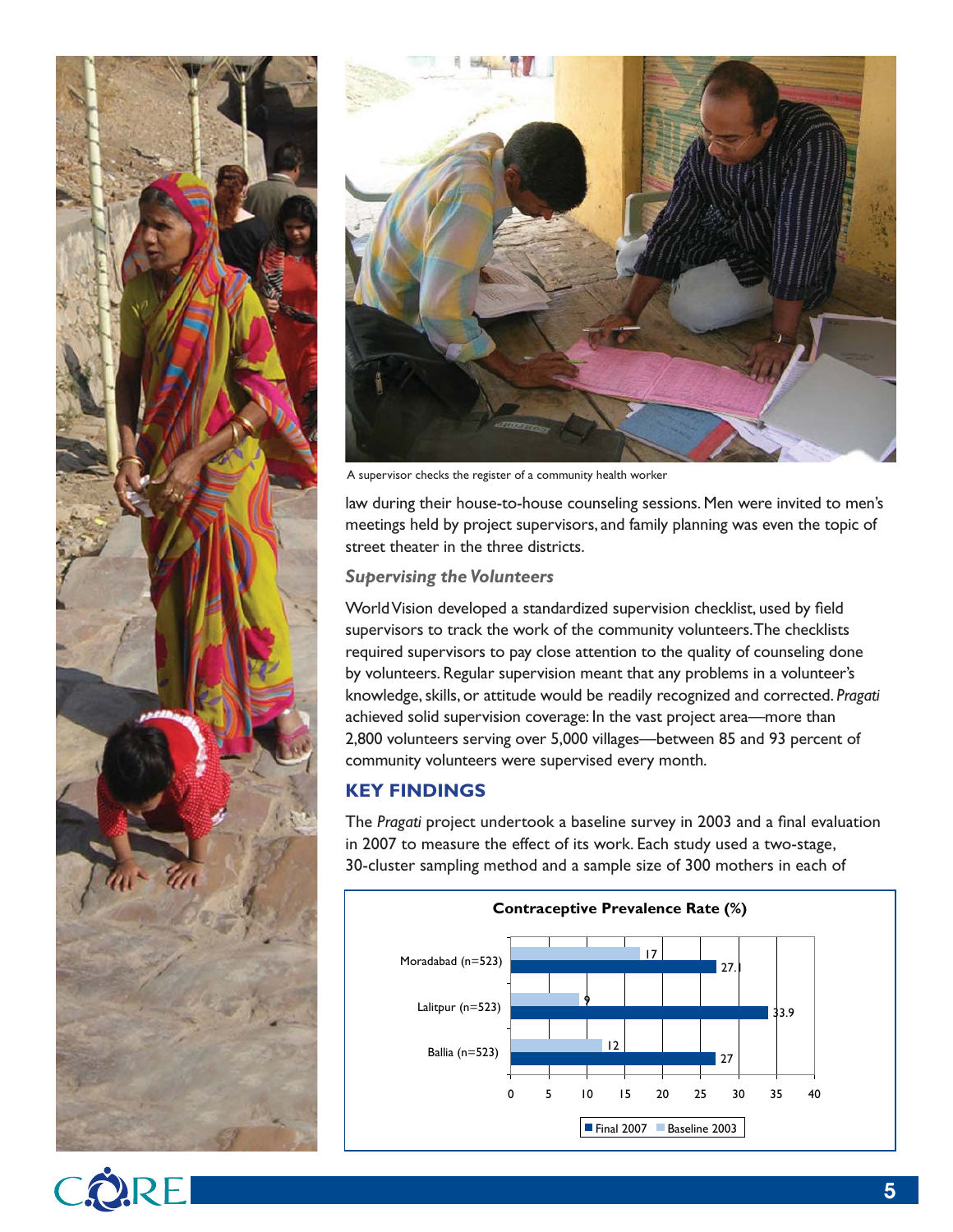

the three districts. Most outcomes with a significant household-level behavioral component increased substantially over the life of the project. Here, changes linked to family planning are highlighted.

## *Contraceptive Use and Awareness*

Contraceptive use rose among postpartum women in all three districts (as shown at right), more than doubling in Ballia and nearly quadrupling in Lalitpur. The women represented here:

- Had a child less than two years old,
- Did not want another child within the next two years (or were unsure), and
- Were using a modern contraceptive method.

In short, these women were prime candidates for contraception as a way to space births.

At the same time, women's knowledge of at least one source of family planning leaped to near-universal levels, from 27 to 99 percent of mothers of children less than two years in Ballia, from 21 to 91 percent of such women in Lalitpur, and from 31 to 75 percent in Moradabad.

### **Contraceptive Confidence and Approval**

World Vision undertook a doer/non-doer analysis to understand the effects of its counseling approach. Such an analysis compares those who adopt a behavior with those who do not, and can help identify factors linked to behavior change. It examines respondents' perceptions of the consequences (good and bad) of adopting the behavior, of self-efficacy (factors that make it easier or harder to perform the behavior), and of norms (perceived approval or disapproval of the behavior). The results are shown in the bar graph.

#### **Use of Contraception**



This analysis revealed that social norms are significant determinants for the use of modern contraceptive methods. Spousal disapproval and side effects are the greatest deterrents, while the approval of the larger family has a strong, positive influence on use. Personal confidence and efficacy—that is, a respondent's comfort level in using the method—are also important factors.

## **RECOMMENDATIONS FOR REPLICATING TIMED AND TARGETED COUNSELING**

The timed and targeted approach to BCC that World Vision used in its *Pragati* project is already spreading:

- The ICDS found the approach to be comprehensive, systematic, and effective. It adopted the approach, modified the tools that World Vision had developed, and mainstreamed timed and targeted counseling into its nutrition education work in all 70 of Uttar Pradesh's districts. At this scale, it can potentially benefit the total state population of 166 million, via 106,000 health volunteers.
- World Vision shared the approach and its related tool kit with members of the child survival community, who meet regularly with USAID in New Delhi. The new Vistaar Project<sup>iv</sup> has decided to adopt timed and targeted BCC as part of its best practices in maternal, newborn, and child health in Uttar Pradesh and Jharkhand states.

World Vision itself has made timed and targeted BCC its standard approach in its 28 programming zones in India, including areas in Uttar Pradesh, Jharkhand, Bihar, Madhya Pradesh, and Chhattisgarh states. Health staff are currently

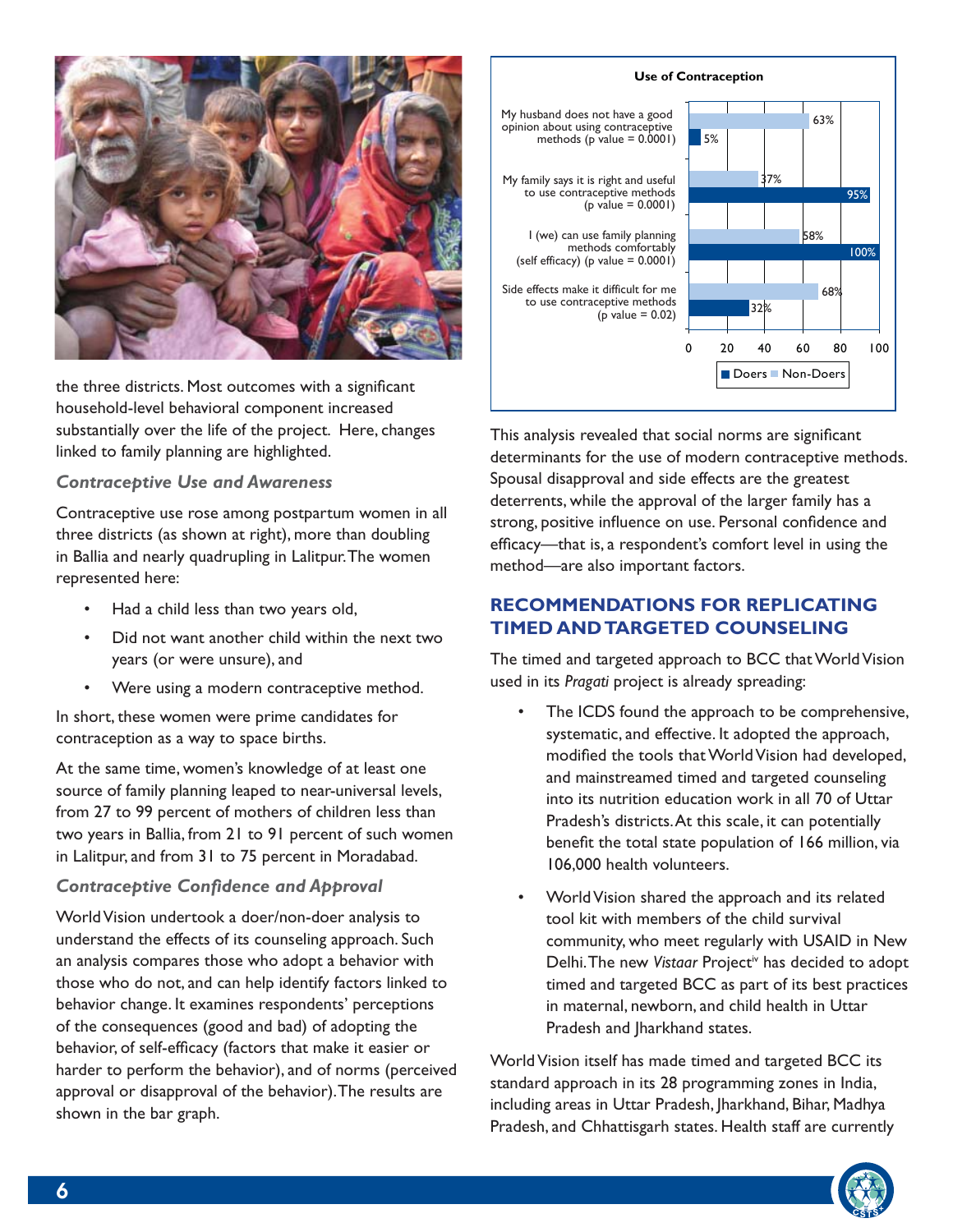

training other staff and volunteers, and are planning the rollout of the timed counseling package.

That said, the timed and targeted approach, and the quality assurance that is embedded in its supervision component, is technically demanding. World Vision intensively trained

and followed up with the volunteers and staff, many of whom had already gained a great deal of experience in the child survival program that preceded *Pragati*. Most of these volunteers were *anganwadi* workers of the ICDS, India's enormous, 30-year-old program that reaches deep into communities throughout the country to improve children's health and early education and supports local volunteers with a structured training and supervision program. In short, World Vision did not start from scratch when building its cadre of community outreach workers. Thus, the approach as World Vision used it in Uttar Pradesh may not be easily replicated where there is not a strong structure of community health workers.

To that end, World Vision is working on a somewhat less rigorous version of the approach and a more visual version of the toolkit, and these adaptations are likely to introduce new strengths and manageable weaknesses. Intensive monitoring and supportive supervision may be diluted, but community participation is expected to increase. A picture-based model of the timed counseling plans and registers will increase user-friendliness, but reduce the ability to collect and analyze quantitative data on activities and results.



Community health workers trained in Standard Days Method.